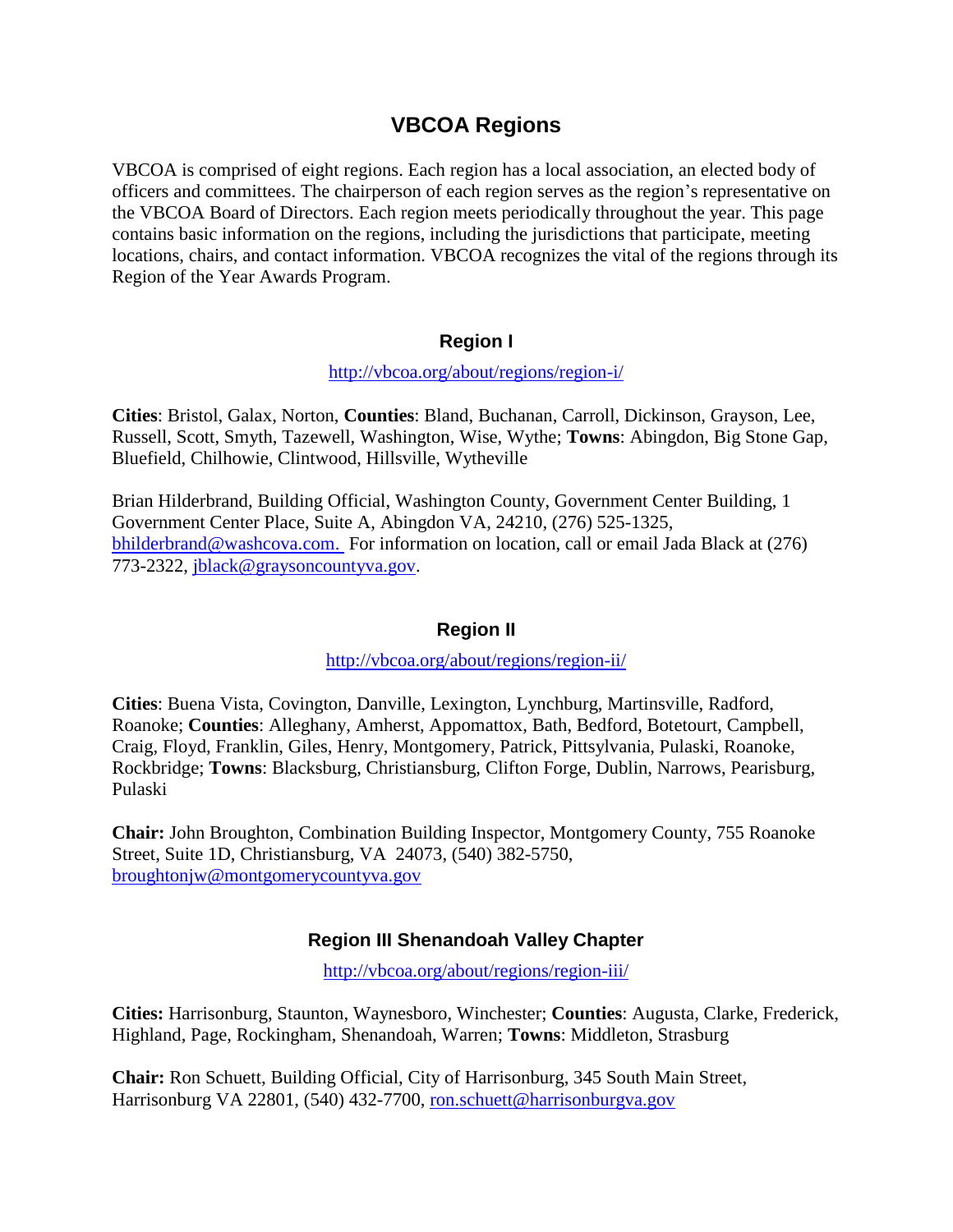### **Region IV James Madison Building & Code Officials Association**

<http://vbcoa.org/about/regions/region-iv/>

Albemarle, Buckingham, City of Charlottesville, Culpeper, Cumberland, Fluvanna, City of Fredericksburg, Goochland, Greene, Louisa, Madison, Nelson, Orange, Rappahannock, and Spotsylvania **Chair:** Phillip Moore, Building Official, Town of Farmville, P.O. Box 368, Farmville VA 23901, (434) 392-8465, [pmoore@farmvilleva.com](mailto:pmoore@farmvilleva.com)

# **Region V Battlefield Chapter**

<http://vbcoa.org/about/regions/region-v/>

**Counties:** Arlington, Fairfax, Fauquier, Loudoun, Prince William, Stafford: **Cities:** Alexandria, Fairfax, Falls Church, Manassas, Manassas Park; **Towns**: Dumfries, Herndon, Warrenton, Haymarket

**Chair:** Paula Johnson, Senior Property Code Inspector, Department of Public Works, Prince William County, 5 County Complex Court, Ste. 280, Prince William, VA 22192, (703) 792- 6681, [pajohnson@pwcgov.org](mailto:pajohnson@pwcgov.org)

#### **Region VI**

<http://vbcoa.org/about/regions/region-vi/>

**Cities:** Colonial Heights, Emporia, Hopewell, Petersburg, Richmond; **Counties:** Amelia, Brunswick, Charles City, Charlotte, Chesterfield, Dinwiddie, Greensville, Halifax, Henrico, Lunenburg, Mecklenburg, Nottoway, Powhatan, Prince Edward, Prince George, Surry, Sussex; **Towns:** Farmville, South Hill

**Chair:** Rick Farthing, Deputy Chief Facilities Officer, Va Community College System, 300 Arboretum Place, Suite 200, Chesterfield VA 23236, (804) 819-3326, [rfarthing@vccs.edu](mailto:rfarthing@vccs.edu)

### **Region VII Northern Neck**

<http://vbcoa.org/about/regions/region-vii/>

**Counties**: Caroline, Essex, Gloucester, Hanover, King and Queen, King George, King William, Lancaster, Matthews, Middlesex, New Kent, Northumberland, Richmond, Westmoreland; **Towns**: Colonial Beach; Port Royal, West Point

**Chair: Michael Eutsey, Building Official, King and Queen County, 242 Allen's Circle, Suite L, PO Box 177, King and Queen C.H. VA. 23085** (804) 785-5975, meutsey@kingandqueenco.net